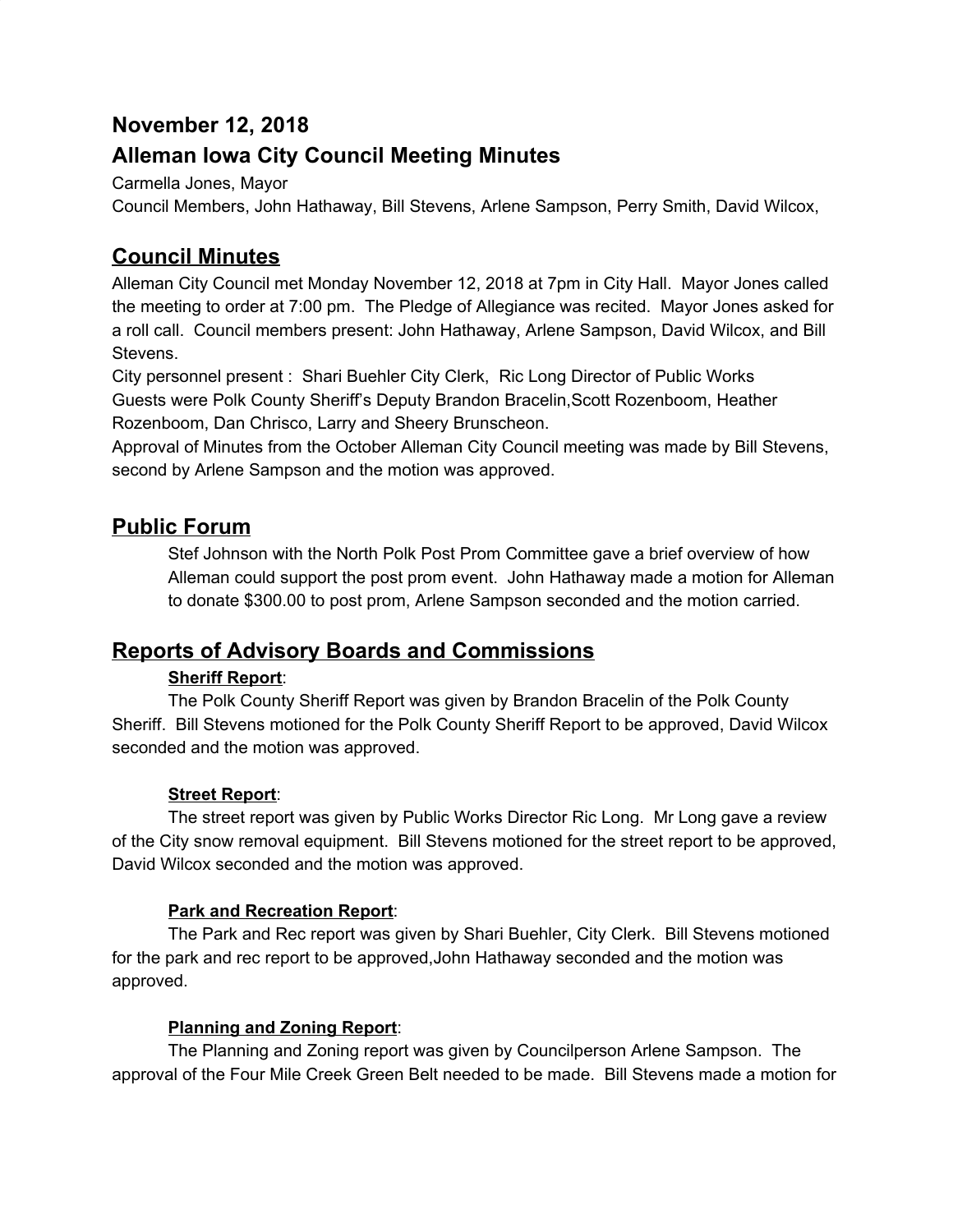Four Mile Creek Green Belt Project to be approved, Arlene Sampson seconded and the motion was approved.

#### **Board of Adjustments Report**:

The Board of Adjustments report was given by Bill Stevens. The Board met on October 29 2018 for the Fjelland Shed Proposal and Koudelka Home Gym. Both projects were given variance by the Board of Adjustments. Arlene Sampson motioned for the Board of Adjustments report to be approved, David Wilcox seconded and the motion was approved.

#### **Approval of Financials and Invoices**:

Financials were presented for the months of July, August, September. Bill Stevens made a motion for the finances and invoices to be approved, Arlene Sampson seconded and the motion was approved.

#### **ADMINISTRATIVE BUSINESS**

#### Resolutions:

Depositories Motion to approve Sampson, seconded Stevens. Motion Approved Salaries Motion to approve Stevens, seconded Sampson. Motion Approved

#### **Old Business**:

City Lawyer James Thornton

- 1. Still working on the City Hall property land title
- 2. Letter was sent to homeowner on trees that need removed. Second letter will be sent to homeowner allowing more time to clear trees along the back property line.

#### **New Business**:

#### **Adjourned**:

At 7:45 pm John Hathaway asked it there was any further city business. All Ayes and Mayor Carmella Jones closed the October Council Meeting. Next Council Meeting will be December 10, 2018 7pm.

Respectfully Submitted By Shari Buehler City Clerk